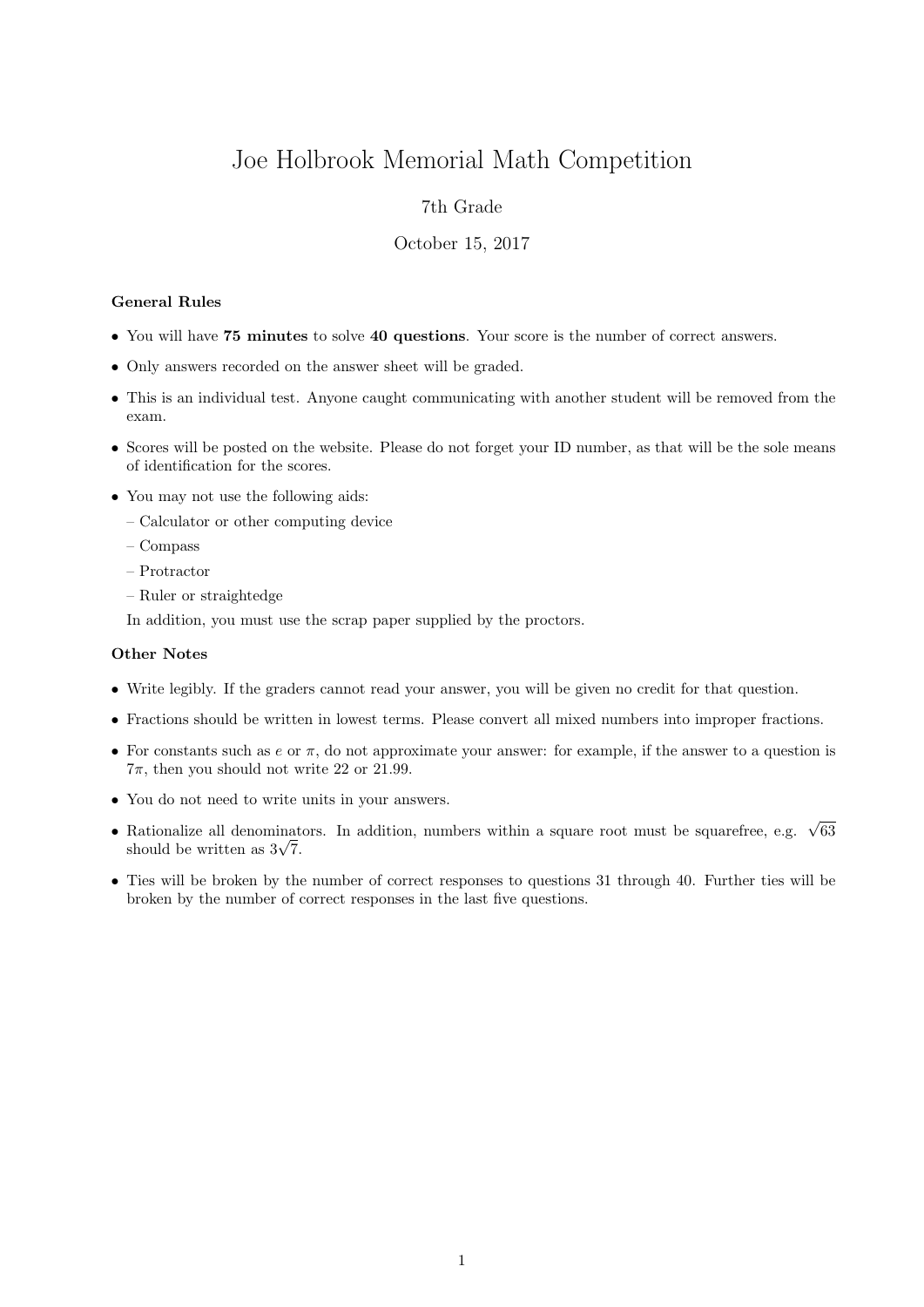- 1. It is currently 12:24pm and Jonathan's mom won't let him go swimming until 3:00pm (on the same day). How many minutes does he have to wait until he can go?
- 2. BCA Math Team loves donuts. At the last practice, there were 300 donuts. 20% of the donuts had sprinkles, 10% of the donuts had chocolate, and 37% of the donuts had jelly. The rest were plain. How many plain donuts were there?
- 3. Bill's phone has 40% battery left, so he decides to start charging it. The battery charges at 2% per minute if he is not using it. But, he starts using his phone, which discharges it at 0.5% per minute. How long will it take for his battery to charge fully?
- 4. Jaylen is trying to improve his basketball shooting percentage at the gym, and he refuses to go home until he has made at least 70% of the shots he has taken. So far, he has taken 15 shots and made only 7 of them. Assuming that from now on, he never misses a shot, what is the minimum number of shots that he has to make consecutively to reach his goal?
- 5. The entire BCA Math Team are trying to cross the Hackensack River and we have a bunch of boats. We realize that if we have another boat, there will be exactly 6 people on each boat; if we take away a boat, there will be exactly 9 people on each boat. How many people are on the team?
- 6. Haneul and Julia are at opposite ends of the country. In order to communicate regularly, they agree to video-call each other from 4:00pm to 4:30pm on every perfect square date of the month, and to talk on the phone from 5:00pm to 6:00pm on any day that is a perfect power of 2 (if they did not already video-call on this day). How many hours do they spend communicating in the month of July?
- 7. An obtuse triangle has side lengths of 4, 7, and x. If x is a positive integer, how many possible values of x are there?
- 8. A basketball player makes 60 baskets in one game. One quarter of his shots are worth 2 points, 20 shots are worth 3 point, and the rest are only worth 1 point. What was the average number of points per shot?
- 9. Sarah is making a sandwich for lunch. In her fridge, she has 5 types of meat: ham, salami, turkey, baloney, and roast beef, as well as 3 types of cheese: swiss, american, and provolone. She wants her sandwich to have 2 different types of meat and 1 type of cheese, but absolutely hates the taste of salami with american cheese or roast beef with baloney. How make types of sandwiches can Sarah make for lunch that she will actually like?
- 10. An evil goat spelled the name Tifany wrong. The goat had written her name as Tiffany. How many more ways are there to rearrange the letters of Tiffany than Tifany?
- 11. John multiplies all the factors of 42 together, and to his surprise, finds that this is  $42^n$ . What is n?
- 12. If the least common multiple of positive integers  $a, b$  is 20 and the greatest common divisor of  $a, b$  is 10, find the product  $a \cdot b$ .
- 13. Let  $a\Delta b = \frac{2ab}{a}$  $\frac{2ac}{a+b}$ . Find ((2∆6)∆3)∆(0∆(3∆7)).
- 14. The Fibonacci sequence is a sequence of numbers where any term after the second is the sum of the previous two terms. Among the first 100 terms of the sequence, how many are even? The first 8 terms are given here: 1, 1, 2, 3, 5, 8, 13, 21.
- 15. What is the maximum number of intersections between 17 circles and 17 lines?
- 16. The average, median, and unique mode of 5 positive numbers is 5. What is the maximum possible value of the largest number in those positive numbers?
- 17. In the world of Tri, the inhabitants have three feet. Trigo, an inhabitant of Tri, has 6 red socks, 6 blue socks, and 6 green socks. In the early morning, Trigo grabs 3 random socks and puts them on without looking. What is the probability that all three are of the same color?
- 18. Rhombus ABCD has side length 6 and  $\angle ABC = 120^\circ$ . What is the area of rhombus ABCD?
- 19. The difference of two 3-digit numbers is 894. Find the product of the digits of the 2 numbers.
- 20. Square  $ABCD$  has sidelength 1. Points  $M$  and  $N$  are on sides  $BC$  and  $CD$ , respectively, such that the perimeter of  $\triangle CMN$  is 2. Find the degree measure of ∠MAN.